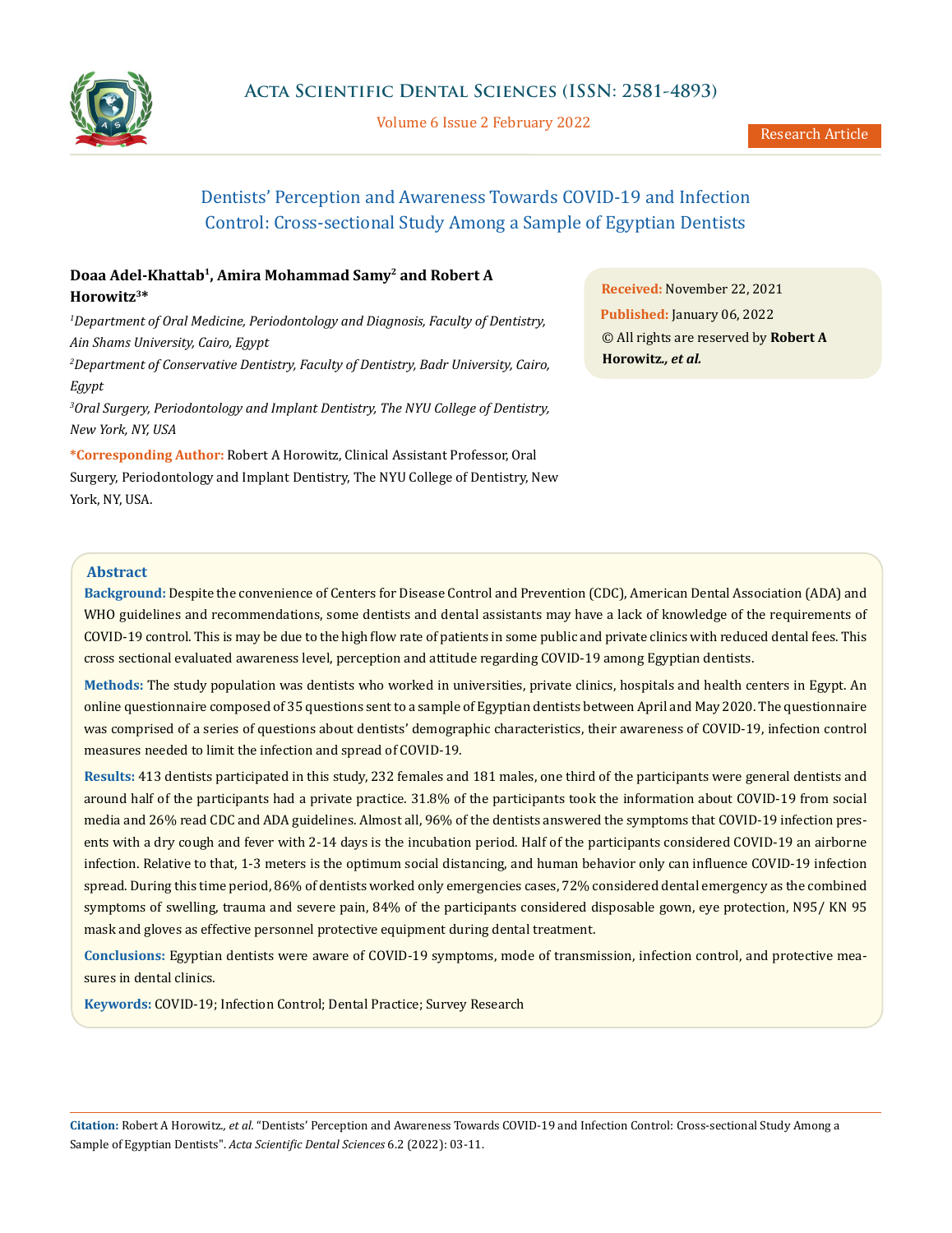### **Introduction**

SARS-CoV-2 is a novel emerging coronavirus that first caused (COVID-19) disease in 2019. Due to the outbreak in China on January 8, 2020, the WHO declared it officially to be a global problem worldwide [1]. COVID-19 belongs to the coronavirus family which causes an infectious respiratory disease along with cardiovascular and other conditions in adults and children. Human to human transmission is through aerosol contact with an infected person or a contaminated surface. The incubation period of COVID-19 virus is from 2 to 14 days though the person could still be contagious before any symptoms could be detected  $[2,3]$ . This makes it challenging for medical staff to detect the COVID-19 infection that could increase the disease transmission during these dormant periods. Patients that are COVID 19 carriers without showing symptoms potentiate a great risk to dental staff members and other patients [4,5].

COVID-19 is detected in saliva, which makes it as a potential transmission route in dental practice  $[6,7]$ . There is a higher risk of infection due to close contact with the patients and the salivacontaminated aerosols and droplets during dental treatment. This can lead to direct contamination of exposed skin/eyes/mucosa or inhalation. Saliva contaminated droplets and aerosols can contaminate surfaces in the dental clinic, which may lead to cross-infection [8,9].

The control of saliva-related transmission in the dental clinic is critical, particularly in the epidemic period of COVID-19. Protective measures can help to reduce the risk of saliva-related COVID-19 transmission. Many precautions should be taken in hospital settings and private dental practices in order to avoid the possible spread of COVID-19 among patients, dentists, dental assistances and nurses [10]. Personal protective equipment (PPE) is critical for infection control. Protective goggles or face shields, well fitting masks, gloves, and caps should be regularly worn by the practitioner. There are a recommended guideline that were released by the Centers for Disease Control and Prevention (CDC) [11], the American Dental Association (ADA)  $[12]$ , and the World Health Organization in order to prevent the spread of COVID-19. The recommendations were to perform proper hand hygiene, avoid touching eyes, nose and mouth, social distancing of 2 meters, health care individuals to wear full PPE, and a detailed medical history to be taken from patients [11-13].

#### **Objectives**

Despite the convenience of CDC, ADA and WHO guidelines and recommendations, some dentists and dental assistants may have a lack of knowledge of the requirements of COVID-19 control. This is may be due to the high flow rate of patients in some public and private clinics with reduced dental fees  $[14,15]$ . This situation is present in many countries in addition to Egypt, Therefore, this study was aimed to monitor and assess awareness level, perception and attitude regarding COVID-19 among Egyptian dentists.

#### **Subjects and Methods**

#### **Study population**

This cross sectional study targeted the population of Egyptian dentists who work in universities, public and private clinics or other health care settings. This survey was conducted in April and May of 2020. An online questionnaire using Google Forms was used to collect the data. The questionnaire was given to dentists through Facebook groups and an Egyptian dental syndicate. All dentists agreed to participate by an online written consent in this study before completing the Google forms. The questionnaires were anonymous to maintain both privacy and confidentiality of all study information. participants have voluntarily involved in this study and a sentence of the study design was present in the google form and no personal information was obtained, no written consents were obtained. The experimental protocol was approved by the Local Ethical Committee of Ain Shams University.

#### **Study instrument**

A questionnaire containing thirty five detailed questions was developed after reviewing relevant literature and CDC, ADA and WHO international guidelines. The questionnaire was conducted in English and consisted 31 multiple-choice questions and 4 other questions (3-point Likert scale). The survey assessed six primary domains; the first domain is personal information regarding age, specialty, location and nature of dental practice. The second domain was regarding percent of dental practice closure and source of COVID-19 protocol and prevention. The third domain was the dentist's general information about COVID-19 symptoms, how long does the virus live on various types of surfaces, factors influencing viral spread and basic controls. The fourth domain was the concern regarding risk of COVID-19 infection to dentists and their families. The fifth domain was the percent of dental treating patients during COVID-19 outbreak, type of dental procedures, type of radiograph,

**Citation:** Robert A Horowitz*., et al.* "Dentists' Perception and Awareness Towards COVID-19 and Infection Control: Cross-sectional Study Among a Sample of Egyptian Dentists". *Acta Scientific Dental Sciences* 6.2 (2022): 03-11.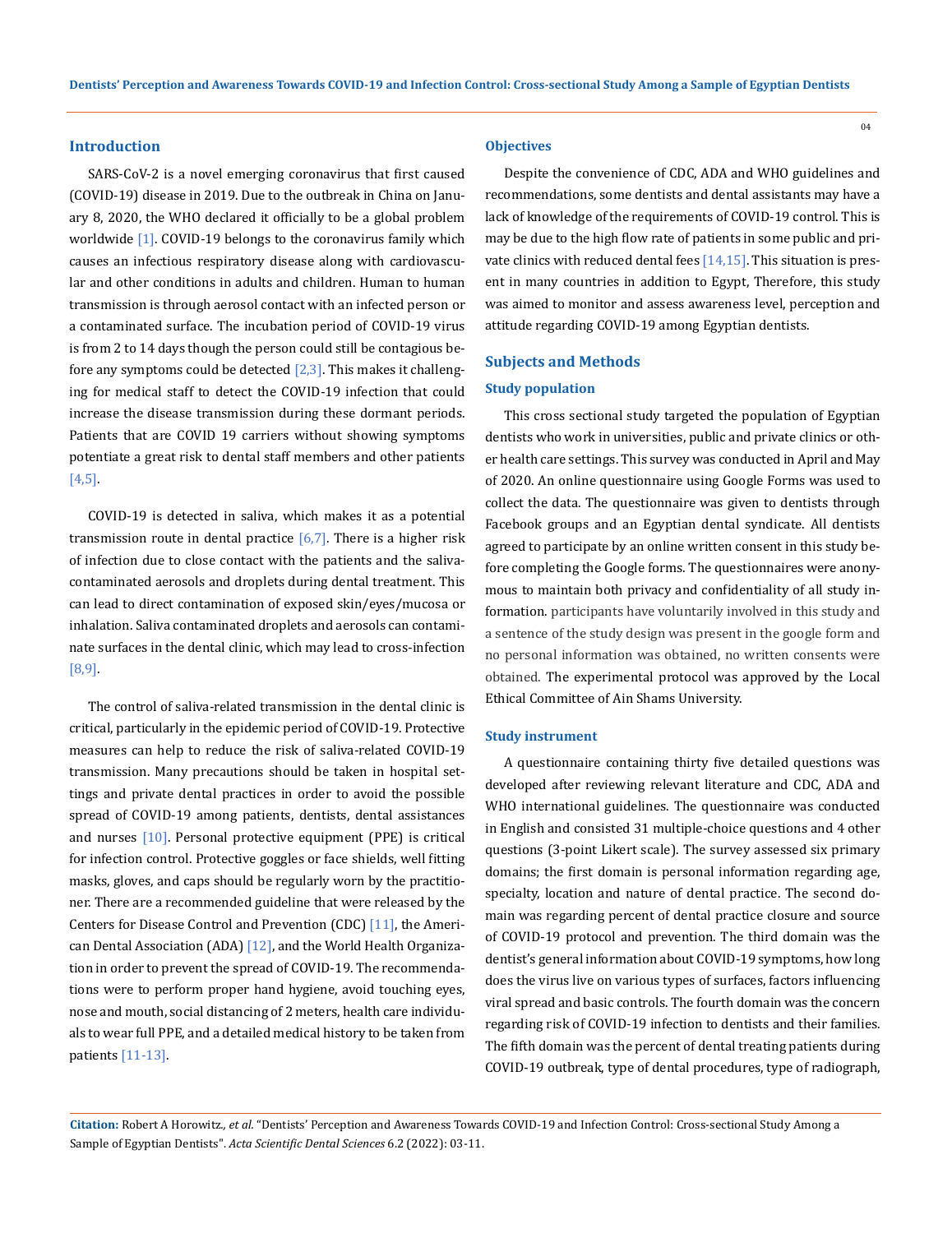use of rubber dam and ultrasonic scaling. The sixth domain was the protective guidelines including handwashing, kind of masks, sterilization of masks, eye protection, the recommended disinfection for flooring, dental units, clothes, etc.

### **Data analysis**

Data were analyzed using SPSS (IBM Corp). Descriptive statistical analysis was used to describe items included in the survey. Means and standard deviations were used to describe the continuous variables, and percentages were used to describe the data.

### **Results**

A total of 463 dentists participated in this study. Of this, 50 dentists practiced outside Egypt so the net participants were 413. The data is presented in both number of participants and their percentage.

The demographic data of the participants is presented in table 1. Two hundred thirty two females and 181 males participated in this study. Fifty nine percent of the participants age were ≤30 years old, the higher percent of their location were faculty based (34%) and large city (46.9%), one third of participants were general dentists and around of half of the participants had a private practice.

| <b>Variable</b>                        | Dentists number (%) |         |  |
|----------------------------------------|---------------------|---------|--|
| Gender                                 |                     |         |  |
| Male                                   | 181                 | (43.8)  |  |
| Female                                 | 232                 | (56.2)  |  |
| Age                                    |                     |         |  |
| $\leq 30$                              | 246                 | (59.5)  |  |
| >30                                    | 167                 | (40.6)  |  |
| Location of dental practice            |                     |         |  |
| Dental school - educator, non clinical | 50                  | (12.1)  |  |
| Faculty based practice                 | 142                 | (34.38) |  |
| Large city                             | 194                 | (46.97) |  |
| Rural                                  | 15                  | (3.63)  |  |
| Suburban                               | 12                  | (2.9)   |  |
| Training                               |                     |         |  |
| Endodontics and restorative            | 58                  | (14.04) |  |
| General dentist                        | 128                 | (30.99) |  |
| Graduate student                       | 73                  | (17.68) |  |
| Oral Pathology                         | 4                   | (0.97)  |  |

| Oral surgery, Maxillofacial surgery | 21  | (5.08)  |
|-------------------------------------|-----|---------|
| Orthodontics                        | 15  | (3.63)  |
| Pedodontics                         | 24  | (5.81)  |
| Periodontics                        | 58  | (14.04) |
| Prosthodontics                      | 30  | (7.26)  |
| Public health                       | 2   | (0.48)  |
| Nature of practice                  |     |         |
| Academics, Research                 | 74  | (17.92) |
| Government/Military                 | 86  | (20.82) |
| Private Practice                    | 227 | (54.96) |
| 0ther                               | 26  | (6.30)  |
| Academics, Research                 | 74  | (17.92) |
| Government/Military                 | 86  | (20.82) |
| Private Practice                    | 227 | (54.96) |
| 0ther                               | 26  | (6.30)  |
|                                     |     |         |

05

**Table 1:** Demographic data of the participants.

The results of the second domain of the questions were related to the percent of dental clinic closure. This showed 29% of participants fully closed their clinics, 23.7% were open only for emergency and the least percent 6.7% of participants closed their clinic only 25% for regular work (Figure 1a). Most of the participants (70%) did not take any online courses or workshops regarding COVID-19 (Figure 1b). However, the higher percent of information about COVID-19 was taken from social media (31.8%) followed by scientific research (28.7%). About one quarter, 26% of the participants read the U.S. CDC and ADA guidelines (Figure 1 c, d).

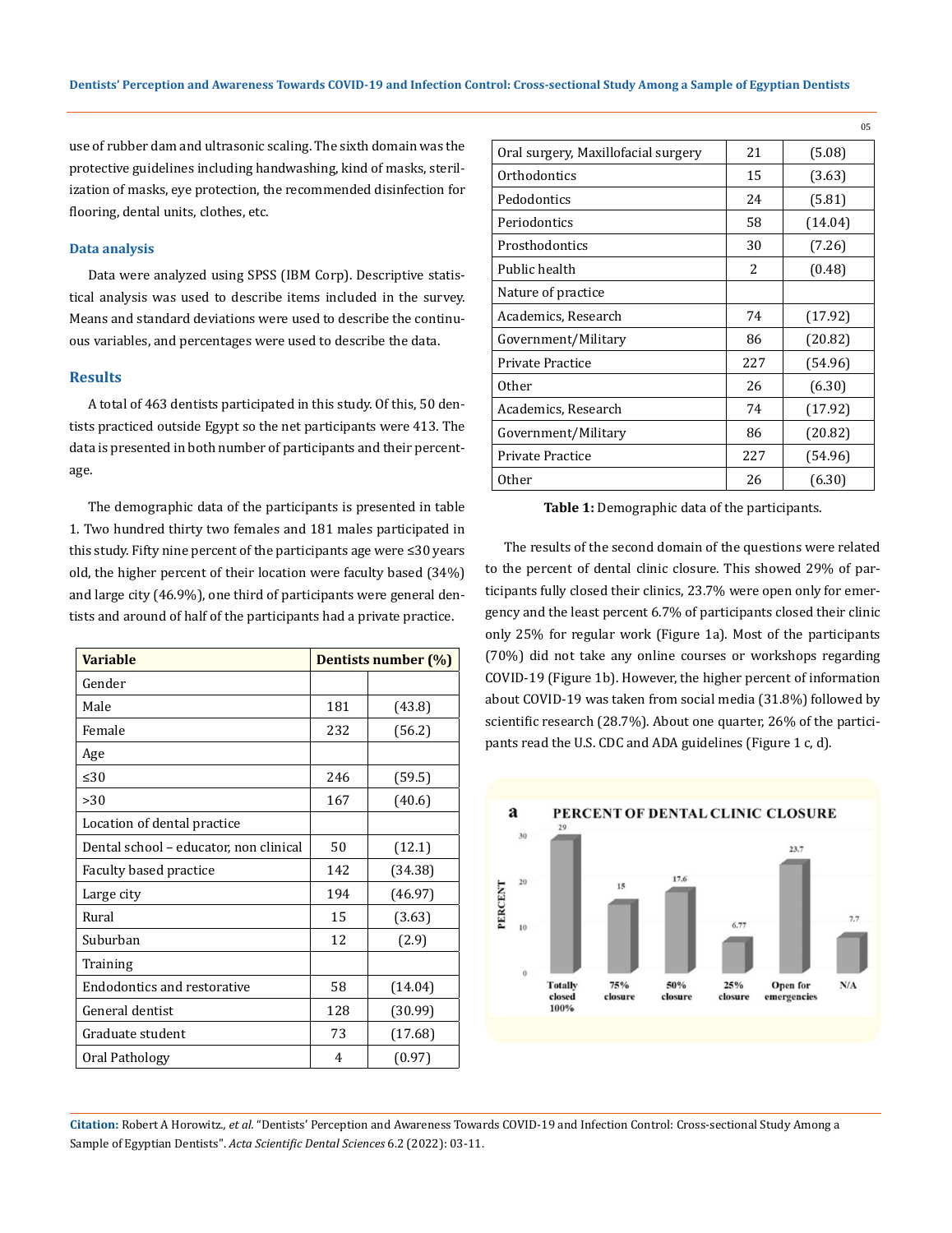



Yes **Figure 1:** a. Percent of dental clinics closed. b. courses taken on COVID-19 virus. c. sources of information regarding COVID-19. d. CDC and ADA reading by dentists.

No

20.00  $0.00$ 

The third domain of the study was dentist's information regarding the COVID-19 virus itself. Regarding the symptoms of infection by COVID-19 96% said patients present with dry cough and fever. Half of the participants considered COVID-19 to be an airborne infection. Less than one third of the participants considered PCR sensitivity to diagnose COVID-19 only 70% accurate. Half of the participants considered 8 hours is the time that COVID-19 can live on surfaces, 60% of the participants answered that stainless steel and plastic can be a stable surface for COVID-19 virus. Just over half of the dentists surveyed considered that human behavior alone can influence COVID-19 infection spread; with half of the participants considered 1-3 meters ss the optimum for social distancing. Two thirds of the participants believed that 2-14 days is the incubation period of COVID-19 virus and 41% of the participants have heard or read that 80% of infected cases have been traced to asymptomatic patients (Table 2).

| <b>Variable</b>                                                         | <b>Dentists num-</b><br>ber (%) |         |
|-------------------------------------------------------------------------|---------------------------------|---------|
| Symptoms of COVID-19 infection                                          |                                 |         |
| Dry cough and fever > 38 C or 100.4F                                    | 397                             | (96.13) |
| Dry cough and no fever                                                  | 8                               | (1.94)  |
| Fever only                                                              | 1                               | (0.24)  |
| I do not know                                                           | 7                               | (1.69)  |
| COVID-19 is considered airborne infection                               |                                 |         |
| <b>Yes</b>                                                              | 216                             | (52.3)  |
| No                                                                      | 160                             | (38.74) |
| I do not know                                                           | 37                              | (8.96)  |
| Sensitivity of Polymerase chain reaction<br>(PCR) to COVID-19 diagnosis |                                 |         |
| Highly sensitive 100%                                                   | 63                              | (15.25) |
| Around 95%                                                              | 102                             | (24.7)  |
| Moderately sensitive 70%                                                | 132                             | (31.96) |
| I do not know                                                           | 116                             | (28.09) |
| For How long COVID-19 virus can live on<br>surfaces?                    |                                 |         |
| 1 hour                                                                  | 24                              | (5.81)  |
| 4 hours                                                                 | 87                              | (21.07) |
| 6 hours                                                                 | 88                              | (21.31) |
| 8 hours                                                                 | 203                             | (49.15) |
| Not live on surfaces                                                    | 11                              | (2.66)  |
| Which surface the COVID-19 can be more<br>stable to live on?            |                                 |         |
| Copper and cardboard                                                    | 52                              | (12.59) |
| Plastic and stainless steel                                             | 248                             | (60.05) |
| I don't know                                                            | 113                             | (27.36) |
| Factors that influence the spread of<br>COVID-19 virus infections       |                                 |         |

**Citation:** Robert A Horowitz*., et al.* "Dentists' Perception and Awareness Towards COVID-19 and Infection Control: Cross-sectional Study Among a Sample of Egyptian Dentists". *Acta Scientific Dental Sciences* 6.2 (2022): 03-11.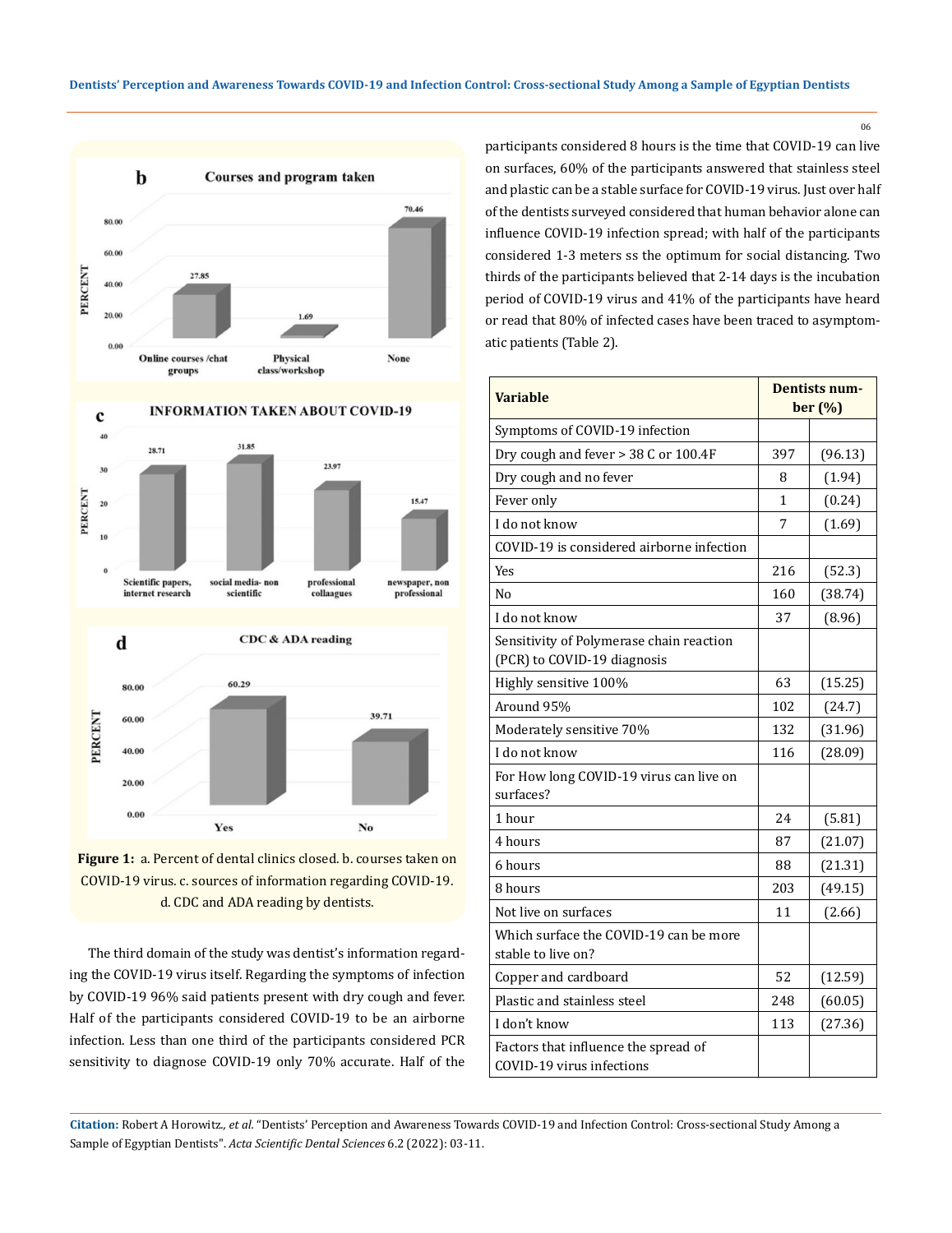| Dentists' Perception and Awareness Towards COVID-19 and Infection Control: Cross-sectional Study Among a Sample of Egyptian Dentists |  |  |  |  |
|--------------------------------------------------------------------------------------------------------------------------------------|--|--|--|--|
|--------------------------------------------------------------------------------------------------------------------------------------|--|--|--|--|

| Human behavior                                                                                                                                       | 230 | (55.69) |
|------------------------------------------------------------------------------------------------------------------------------------------------------|-----|---------|
| Temperature                                                                                                                                          | 7   | (1.69)  |
| Humidity, Human behavior                                                                                                                             | 35  | (8.47)  |
| Temperature, Human behavior                                                                                                                          | 53  | (12.83) |
| Temperature, Humidity                                                                                                                                | 4   | (0.96)  |
| Temperature, Humidity, Human behavior                                                                                                                | 84  | (20.34) |
| The minimal social distancing to limit<br>COVID-19 virus spread                                                                                      |     |         |
| $0.5 m - 1.5$ feet                                                                                                                                   | 23  | (5.57)  |
| 1 m - 3 feet                                                                                                                                         | 228 | (55.21) |
| $2 m - 6$ feet                                                                                                                                       | 160 | (38.74) |
| No distance needed                                                                                                                                   | 2   | (0.48)  |
| How long can it take from exposure to<br>clinical symptoms of COVID-19?                                                                              |     |         |
| 2 days                                                                                                                                               | 7   | (1.69)  |
| 7 days                                                                                                                                               | 14  | (3.39)  |
| 2 - 14 days                                                                                                                                          | 273 | (66.10) |
| 14 days                                                                                                                                              | 119 | (28.81) |
| Who can transmit the COVID-19 infection?                                                                                                             |     |         |
| Patients as soon as they have been exposed<br>to a COVID-19 positive patient, 80% of<br>infected cases have been traced to<br>asymptomatic patients. | 161 | (38.78) |
| Patients only if they have a fever                                                                                                                   | 35  | (8.52)  |
| Patients only if they have a cough                                                                                                                   | 47  | (11.4)  |
| 80% of infected cases have been traced to<br>asymptomatic patients.                                                                                  | 170 | (41.3)  |

**Table 2**: Information regarding COVID-19 infection.

The fourth domain of this study was dentist's awareness of the risk of infection from COVID-19. Most, 87% agreed that dentists can enhance community awareness to limit COVID-19 infection spread. Half of the dentists refused to treat patients with active disease, 46% of the participants considered moderate risk of COVID-19 infection despite of protective equipment, Just under two thirds of the participants considered that there is a high risk of transmitting a COVID-19 infection to their families (Table 3).

| <b>Variable</b>                                                                                    |     | <b>Dentists</b><br>number $(\%)$ |
|----------------------------------------------------------------------------------------------------|-----|----------------------------------|
| Dentists and their staff can enhance patient<br>awareness to limit the spread of COVID-19<br>virus |     |                                  |
| Agree                                                                                              | 362 | (87.65)                          |

| Uncertain                                                                                                       | 39  | (9.44)   |
|-----------------------------------------------------------------------------------------------------------------|-----|----------|
| Disagree                                                                                                        | 12  | (2.91)   |
| Treatment of patients with active COVID-19                                                                      |     |          |
| Agree                                                                                                           | 73  | (17.67)  |
| Uncertain                                                                                                       | 113 | (27.36)  |
| Disagree                                                                                                        | 227 | (54.96)  |
| Percentage risk of infection of health care<br>personnel despite the use of appropriate<br>protective equipment |     |          |
| High risk 100%                                                                                                  | 164 | (39.71)  |
| Moderate risk                                                                                                   | 193 | 4(46.73) |
| Low risk                                                                                                        | 56  | (13.56)  |
| There is a concern that the risk of COVID-19<br>infection can spread to dentist's family                        |     |          |
| High risk 100%                                                                                                  | 248 | (60.0)   |
| Moderate risk                                                                                                   | 131 | (31.72)  |
| Low risk                                                                                                        | 33  | (7.99)   |
| No risk 0%                                                                                                      | 1   | (0.24)   |
|                                                                                                                 |     |          |

07

**Table 3**: Dentists awareness of infection risk of COVID-19.

The fifth domain of this study was the type of treatment rendered by dentists during the pandemic. In their offices or clinics, 86% of dentists worked only on emergencies, 72% considered dental emergency as the combined symptoms of swelling, trauma and severe pain. Two thirds of the participants considered panorama is the optimum radiograph during the outbreak. The use of rubber dam was agreed by 81.8% of the surveyed dentists to decrease COVID-19 spread in restorative and endodontic treatment. Most dentists, 93%, agreed that ultrasonic scaling can enhance CO-VID-19 spread (Table 4).

| Variable                                                                                 | Dentists number (%) |        |
|------------------------------------------------------------------------------------------|---------------------|--------|
| What kind of dental treatment can be<br>performed during the COVID-19 virus<br>outbreak? |                     |        |
| Emergency only                                                                           | 356                 | (86.2) |
| Elective dental treatment                                                                | 37                  | (8.96) |
| <b>Full dental treatment</b>                                                             | 20                  | (4.84) |
| What is the meaning of emergency in<br>dental practice?                                  |                     |        |
| Swelling                                                                                 | 5                   | (1.2)  |
| Trauma                                                                                   | 2                   | (0.48) |
| Swelling, Severe pain                                                                    | 21                  | (5.08) |
| Severe pain, Trauma                                                                      | 41                  | (9.92) |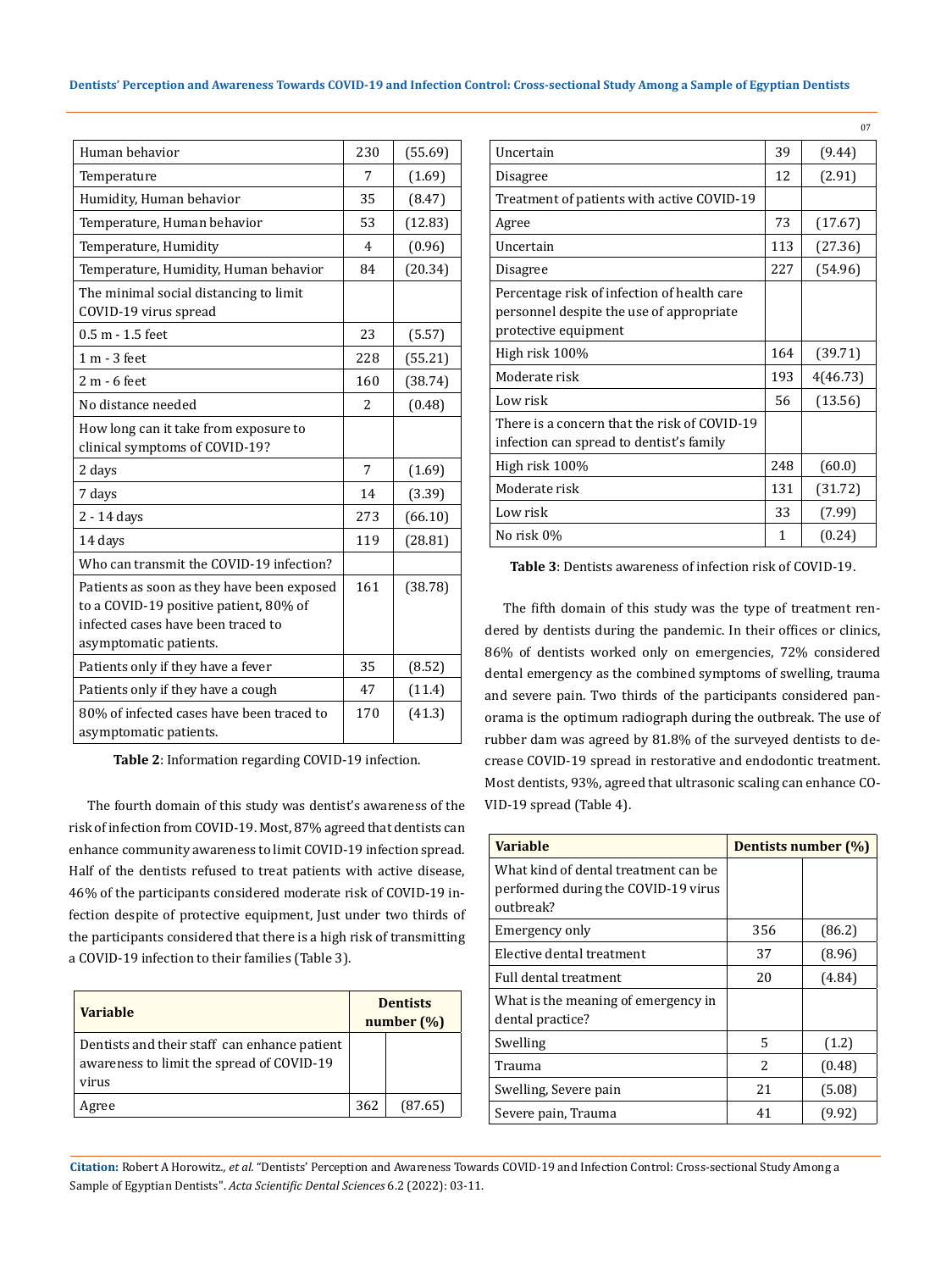| Swelling, Trauma                                                                                                       | 6   | (1.45)  |
|------------------------------------------------------------------------------------------------------------------------|-----|---------|
| Swelling, Severe pain, Trauma                                                                                          | 299 | (72.4)  |
| What is the type of radiograph<br>preferred during COVID-19 outbreak?                                                  |     |         |
| Panorama                                                                                                               | 279 | (67.55) |
| Periapical                                                                                                             | 35  | (11.1)  |
| I do not know                                                                                                          | 71  | (22.6)  |
| No radiograph                                                                                                          | 28  | (8.9)   |
| Is it recommended to use rubber dam<br>to limit the spread of COVID-19 in<br>restorative and endodontic<br>procedures? |     |         |
| Agree                                                                                                                  | 338 | (81.84) |
| Uncertain                                                                                                              | 57  | (13.8)  |
| Disagree                                                                                                               | 18  | (4.36)  |
| Does the use of high speed or<br>ultrasonic scaling assist in the spread<br>of COVID-19?                               |     |         |
| Agree                                                                                                                  | 385 | (93.2)  |
| Uncertain                                                                                                              | 18  | (4.36)  |
| Disagree                                                                                                               | 10  | (2.42)  |

**Table 4:** Dentists information regarding dental treatment.

The sixth domain was the knowledge of general disinfection by dentists. About three quarters, 71% agreed that water and soap is effective for hand wash. A little more than one third, 39% chose N95 or KN95 or surgical mask for patients' examination followed by 36.5% that chose only N95 or K95 mask only and no surgical masks. Just over half, 59% chose not to reuse or sterilize N95 masks. Not quite half, 43% prefer face shield only during dental treatment followed by 42% that prefer face shield or eye goggles. Over three quarters, 84% of the participants considered disposable gown, eye protection, N95 mask and gloves as effective PPE during dental treatment. The recommended disinfectant for dental units floors were 2% sodium hypochlorite (30%) followed by 50% sodium hypochlorite (25%) and 30% alcohol (20%). When it comes to washable clothing and the recommended disinfectant protocol, 48% believed the best way to go is regular water and soap (Table 5).

# **Discussion**

This survey provides an idea of dentist's perception regarding information and procedures of infection control with a special em-

| <b>Variable</b>                                                                                | <b>Dentists number</b><br>(%) |         |
|------------------------------------------------------------------------------------------------|-------------------------------|---------|
| Is it effective to properly wash your                                                          |                               |         |
| hand with water and soap?                                                                      |                               |         |
| I rather will use 70% alcohol following<br>hand wash                                           | 115                           | (27.85) |
| Yes                                                                                            | 297                           | (71.9)  |
| N <sub>0</sub>                                                                                 | 1                             | (0.24)  |
| What kind of mask you will use during<br>patients examination and treatment?                   |                               |         |
|                                                                                                | 151                           |         |
| N95 or KN95 respirator only                                                                    |                               | (36.56) |
| N95 or KN95 respirator or Surgical<br>mask                                                     | 162                           | (39.23) |
| Surgical mask                                                                                  | 96                            | (23.24) |
| No mask                                                                                        | 4                             | (0.97)  |
| Will you reuse and sterilize your N95<br>mask?                                                 |                               |         |
| Yes                                                                                            | 99                            | (23.97) |
| No                                                                                             | 246                           | (59.56) |
| I don't know                                                                                   | 68                            | (16.46) |
| What will you use for your eye protec-<br>tion?                                                |                               |         |
| Face shield                                                                                    | 179                           | (43.34) |
| Goggles                                                                                        | 46                            | (11.14) |
| Face shield, Goggles                                                                           | 174                           | (42.13) |
| Nothing                                                                                        | 14                            | (3.39)  |
| Items included in the PPE worn by<br>healthcare professionals during the<br>COVID-19 outbreak. |                               |         |
| Disposable gown                                                                                | 13                            | (3.15)  |
| Face shield                                                                                    | 11                            | (2.66)  |
| Gloves                                                                                         | 5                             | (1.21)  |
| N95 respirator                                                                                 | 33                            | (7.99)  |
| All of the above                                                                               | 348                           | (84.26) |
| None of the above                                                                              | 3                             | (0.73)  |
| What is a recommended disinfectant for<br>dental units, floors and surfaces?                   |                               |         |
| Regular soap and water                                                                         | 75                            | (18.04) |
| 30% alcohol                                                                                    | 84                            | (20.36) |
| 2%sodium hypochlorite                                                                          | 126                           | (30.54) |
| 50%sodium hypochlorite                                                                         | 103                           | (25.13) |
| I don't know                                                                                   | 25                            | (5.93)  |

**Citation:** Robert A Horowitz*., et al.* "Dentists' Perception and Awareness Towards COVID-19 and Infection Control: Cross-sectional Study Among a Sample of Egyptian Dentists". *Acta Scientific Dental Sciences* 6.2 (2022): 03-11.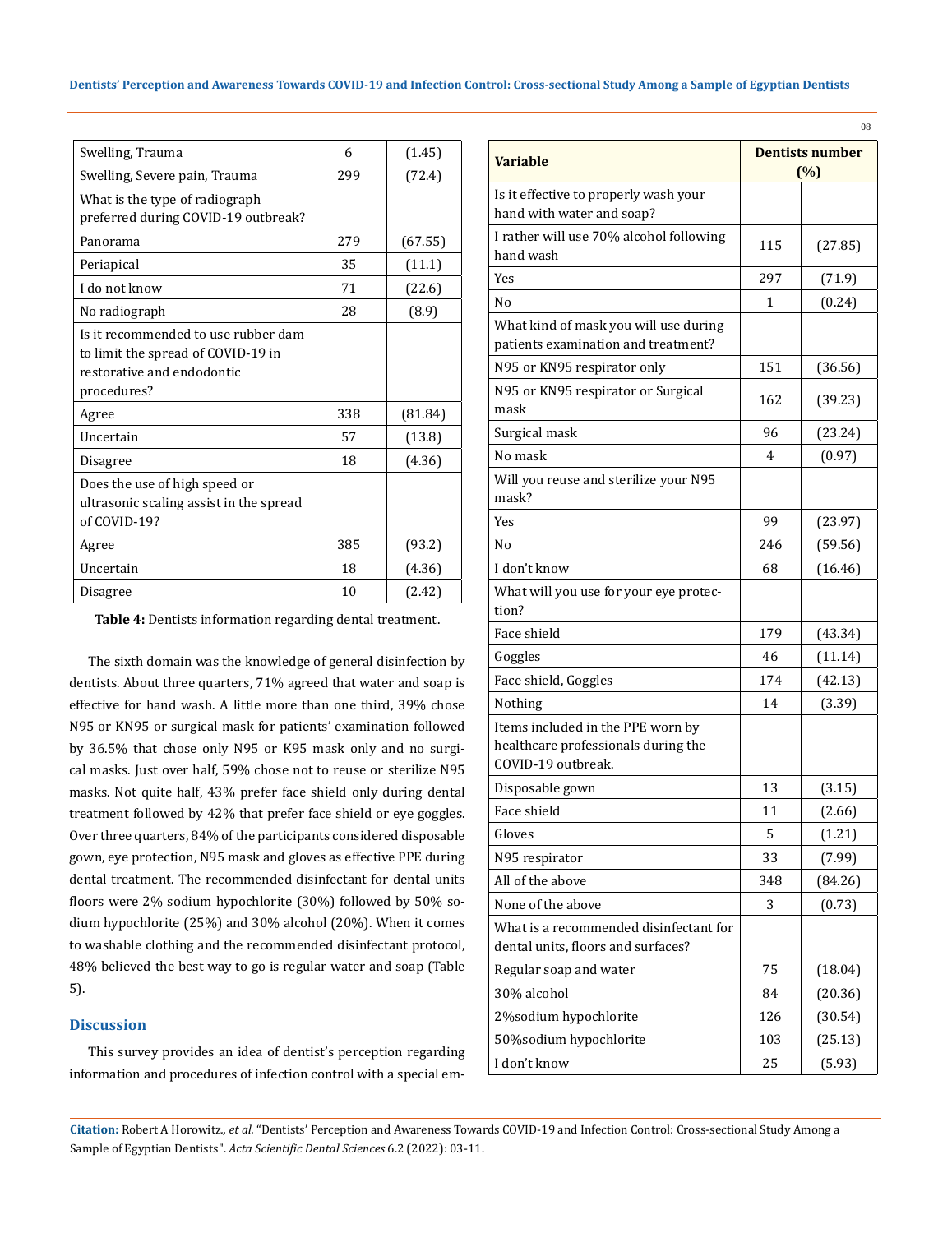| What is a recommended disinfectant for<br>clothes? |     |         |
|----------------------------------------------------|-----|---------|
| Regular soap and water                             | 199 | (48.12) |
| 30% alcohol                                        | 56  | (13.48) |
| 2% sodium hypochlorite                             | 90  | (21.88) |
| 50% sodium hypochlorite                            | 28  | (6.81)  |
| I don't know                                       | 40  | (9.71)  |

**Table 5:** General disinfection knowledge.

phasis on COVID-19 shortly after the time of the outbreak in 2020. This study included a broad based sample of Egyptian dentists. There were a nearly equal sample distribution between both genders. A higher percent of participants were age less than 30 years. The dentists who responded to the survey had a wide range of location, nature, training and experience in dental practice.

The ADA has always advocated dental practice infection control guidelines. After the COVID-19 outbreak, the ADA urged all practicing dentists, dental auxiliaries and dental laboratories to convey and practice guidelines to limit COVID-19 spread and infection [12,16]. In our survey 60% of the dentists read CDC and ADA instructions. However, the information about COVID-19 that a majority of dentists surveyed relied upon was taken from social media and non-scientific papers. Next frequent sources of information were scientific papers and internet research that highlight the influence of social media in information spread. Regarding COVID-19 courses, 70% of the participants did not take online courses or workshops nor did they belong to chat groups.

Patients with COVID-19 usually present with clinical symptoms of fever, dry cough according to 96% of the participants. Less obvious symptoms such as nausea, diarrhea, reduced sense of smell and abnormal taste sensation have also been reported in patients with COVID-19  $[17]$ . Most were not aware of spread of the viral infection from asymptomatic carriers  $[2,3]$ . The primary route for transmission of coronavirus is through droplets and aerosols [18]. Other studies have suggested that COVID-19 is airborne through aerosols formed during medical procedures [19]. Half of the participants in this survey understand that the infection is transmissible by airborne means. Most of the participants felt that COVID-19 virus lives for 8 hours on surfaces.

According to Van Doremalen., *et al*. 2020 [20] aerosol and surface virus transmission can remain viable and infectious on surfaces for hours or days. The virus is more stable on surfaces such as stainless steel, but on copper surfaces, it appeared to be damaged. The virus can survive for 72 hours on surfaces of stainless steel and plastic, 24 hours in cardboard. In aerosolized form or in dust the virus can remain virulent from 40 minutes to 2 and one half hours [20,21]. Slightly over one half of the participants selected that human behavior is the main factor of COVID-19 spread. A study showed that temperature variation and humidity might be important factors affecting COVID-19 mortality [22]. The estimated incubation period of COVID-19 is up to 14 days [23]. Half of the responders were aware of defining a "close contact" according to the US CDC as: "being within approximately 6 feet (2 meters). When testing is evaluated, PCR sensitivity was presented in a paper to be 83.3% [24].

09

Dentists' awareness about their role towards patients' education in prevention of COVID-19 spread is critical though there is a moderate risk of infection during treatment with the appropriate use of personnel protective equipment, there could be a secondary high risk of infection to their families. The majority of dental clinics were totally closed or open only for emergencies. Emergencies were defined as pain, swelling and trauma. The use of a rubber dam is advised during applicable dental procedures as it significantly minimizes the spread of saliva- and blood-contaminated aerosol especially when high-speed hand pieces are used. Rubber dam can reduce airborne particles by 70% [25]. If rubber dam isolation is not possible, manual devices such as Carisolv and hand scaler are recommended for caries removal and periodontal therapy in order to minimize aerosol generation  $[9,25]$ . Most of the participants chose extraoral radiographic technique as panorama since taking a periapical radiograph may stimulate saliva secretion and coughing [26].

The most important control measures for control of spread of COVID-19 infection include hand hygiene before and after finishing the dental procedure with soap and water or using an alcohol-based hand sanitizer in the dental practice as the WHO recommends. Personal protective equipment (PPE) is important for infection control in the dental clinic, particularly considering that splatter/droplets contain potential saliva-borne pathogens. The dentists and dental assistants should regularly wear protective goggles or face shields, masks, gloves, long sterilized gowns and caps during the epidemic period of COVID-19 [4]. An N95 respirator is a respiratory protective device designed to achieve a very close facial fit and very efficient filtration of airborne particles.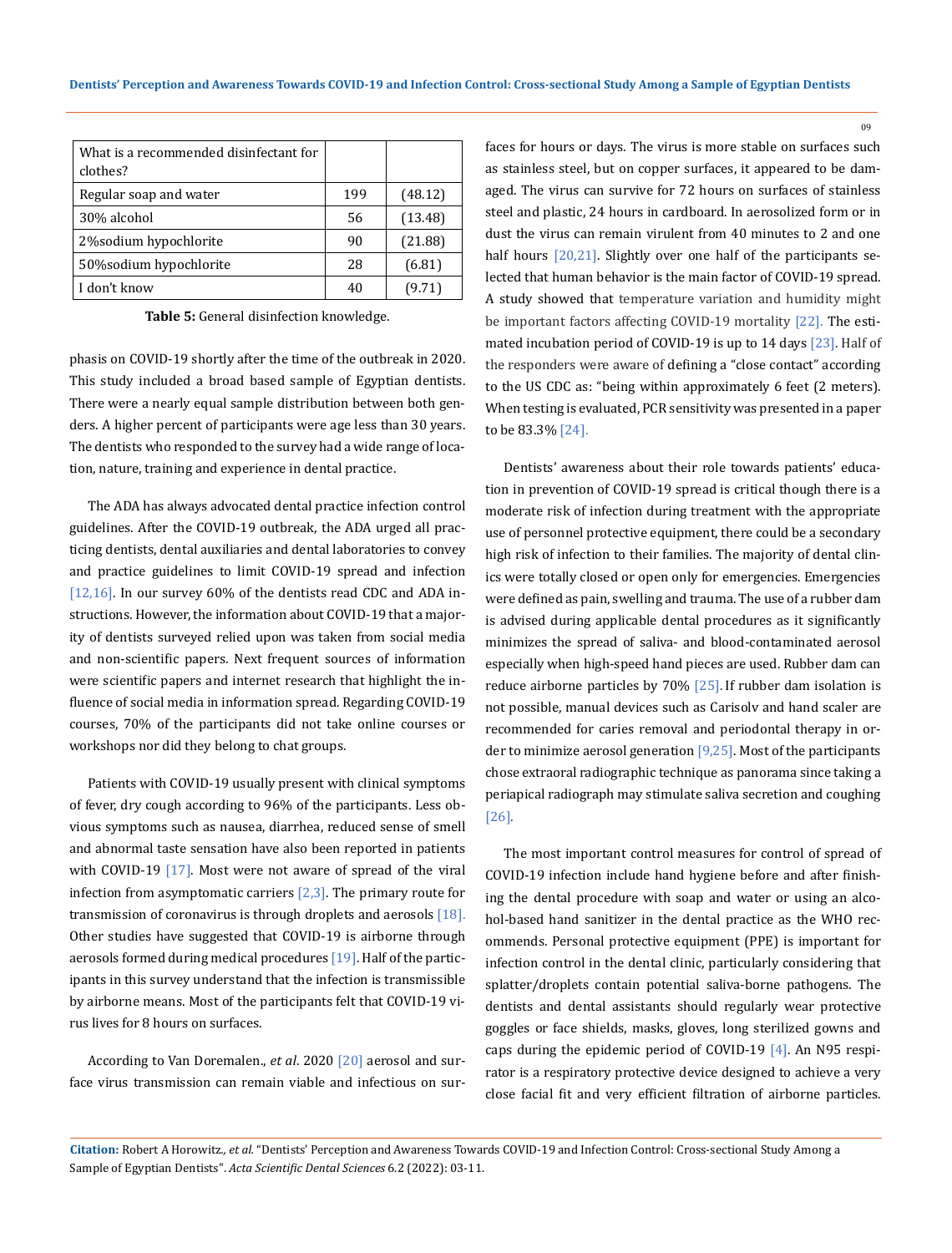These respirators block at least 95% of very small (0.3 micron) test particles which is why they are recommended. During aerosolgenerating procedures conducted on patients assumed to be noncontagious, if a respirator is not available for an aerosol-generating procedure, use both a high level surgical mask (KN 95 or Level 3) and a full-face shield  $[18]$ . Most of the surveyed participants preferred to wear N95 or surgical mask with face shield or eye goggles. The recommended disinfectant to frequently touched surfaces or objects includes hydrogen peroxide, quaternary ammonium, sodium hypochlorite, and ethanol at various formulation types and contact times  $[27]$ . Most of the participants preferred sodium hypochlorite and ethanol as surface disinfectants, using regular soap and water for clothes.

## **Conclusion**

In this survey, a large proportion of Egyptian dentists were aware of COVID-19 symptoms, mode of transmission, infection control, and precautionary measures to be taken in dental clinics. National dental associations should send national and international guidelines to all registered dentists. The level of preparedness of the dentist, staff and facility will determine what procedures can safely be performed, both for the patient and for the dental staff. During the most active part of this or any other disease outbreak, only those dental procedures that are emergencies should be performed. As disease transmission is understood, testing, staff preparedness, training and eventual vaccine and/or treatment become more available, more dental facilities will be able to return to delivering full "routine" therapies. The results of this survey can assist in national training strategies in Egypt and elsewhere related to CO-VID-19 and other issues as they arise. Surveying dental students, residents and practicing dentists will ascertain their current level of knowledge. From this starting point, local, regional and national governing bodies can develop the appropriate educational curriculum to ensure the highest level of preparedness for their safety as well as that of their colleagues, staff members and patients for this and other future health crises.

### **Availability of Data and Materials**

The corresponding author will make available data in this study upon request.

### **Competing Interests**

All authors declare no conflict of interest.

### **Funding**

This work was not supported financially.

### **Acknowledgment**

The author would like to thank Dr. Fady Riad Morcos for helping in survey distribution.

### **Bibliography**

- 1. [World Health Organization \(WHO\). "Coronavirus disease \(CO-](https://www.who.int/emergencies/diseases/novel-coronavirus-2019)[VID-19\) pandemic" \(2020\).](https://www.who.int/emergencies/diseases/novel-coronavirus-2019)
- 2. [Yu X and Yang R. "COVID-19 transmission through asymptom](https://pubmed.ncbi.nlm.nih.gov/32246886/)[atic carriers is a challenge to containment".](https://pubmed.ncbi.nlm.nih.gov/32246886/) *Influenza Other Respir Viruses* [14 \(2020\): 474-475.](https://pubmed.ncbi.nlm.nih.gov/32246886/)
- 3. Hu Z., *et al.* ["Clinical characteristics of 24 asymptomatic infec](https://pubmed.ncbi.nlm.nih.gov/32146694/)[tions with COVID-19 screened among close contacts in Nan](https://pubmed.ncbi.nlm.nih.gov/32146694/)jing". *[Science China Life Sciences](https://pubmed.ncbi.nlm.nih.gov/32146694/)* 63 (2020): 706-711.
- 4. Ibrahim NK., *et al.* ["Cross-infection and infection control in](https://www.sciencedirect.com/science/article/pii/S1876034116300910)  [dentistry: knowledge, attitude and practice of patients attend](https://www.sciencedirect.com/science/article/pii/S1876034116300910)[ed dental clinics in King Abdulaziz University Hospital, Jeddah,](https://www.sciencedirect.com/science/article/pii/S1876034116300910)  Saudi Arabia". *[Journal of Infection and Public Health](https://www.sciencedirect.com/science/article/pii/S1876034116300910)* 10 (2017): [438-445.](https://www.sciencedirect.com/science/article/pii/S1876034116300910)
- 5. Khader Y., *et al.* ["Dentists' awareness, perception and attitude](https://pubmed.ncbi.nlm.nih.gov/32250959/)  [regarding COVID19 and infection control: cross sectional](https://pubmed.ncbi.nlm.nih.gov/32250959/)  study among Jordanian dentists". *[JMIR Public Health and Sur](https://pubmed.ncbi.nlm.nih.gov/32250959/)veillance* [6 \(2020\): e18798.](https://pubmed.ncbi.nlm.nih.gov/32250959/)
- 6. Sabino-Silva R., *et al.* ["Coronavirus COVID-19 impacts to den](https://pubmed.ncbi.nlm.nih.gov/32078048/)[tistry and potential salivary diagnosis".](https://pubmed.ncbi.nlm.nih.gov/32078048/) *The journal Clinical [Oral Investigations](https://pubmed.ncbi.nlm.nih.gov/32078048/)* 24 (2020): 1619-1621.
- 7. [Xu J., et al. "Salivary Glands: Potential Reservoirs for COV-](https://pubmed.ncbi.nlm.nih.gov/32271653/)ID-19 Asymptomatic Infection". *[Journal of Dental Research](https://pubmed.ncbi.nlm.nih.gov/32271653/)* 99 [\(2020\): 989.](https://pubmed.ncbi.nlm.nih.gov/32271653/)
- 8. Li Y., *et al.* ["Saliva is a non-negligible factor in the spread of](https://pubmed.ncbi.nlm.nih.gov/32367576/)  COVID-19". *[Molecular Oral Microbiology](https://pubmed.ncbi.nlm.nih.gov/32367576/)* 35 (2020): 141-145.
- 9. Peng X., *et al.* ["Transmission routes of 2019-nCoV and controls](https://www.nature.com/articles/s41368-020-0075-9)  in dental practice". *[International Journal of Oral Science](https://www.nature.com/articles/s41368-020-0075-9)* 12 [\(2020\): 9.](https://www.nature.com/articles/s41368-020-0075-9)
- 10. Wong J., *et al.* ["Preparing for a COVID-19 pandemic: a review](https://pubmed.ncbi.nlm.nih.gov/32162212/)  [of operating room outbreak response measures in a large ter](https://pubmed.ncbi.nlm.nih.gov/32162212/)[tiary hospital in Singapore". Se préparer pour la pandémie de](https://pubmed.ncbi.nlm.nih.gov/32162212/)  [COVID-19: revue des moyens déployés dans un bloc opéra](https://pubmed.ncbi.nlm.nih.gov/32162212/)[toire d'un grand hôpital tertiaire au Singapour".](https://pubmed.ncbi.nlm.nih.gov/32162212/) *The Canadian [Journal of Anesthesia](https://pubmed.ncbi.nlm.nih.gov/32162212/)* 67 (2020): 732-745.

**Citation:** Robert A Horowitz*., et al.* "Dentists' Perception and Awareness Towards COVID-19 and Infection Control: Cross-sectional Study Among a Sample of Egyptian Dentists". *Acta Scientific Dental Sciences* 6.2 (2022): 03-11.